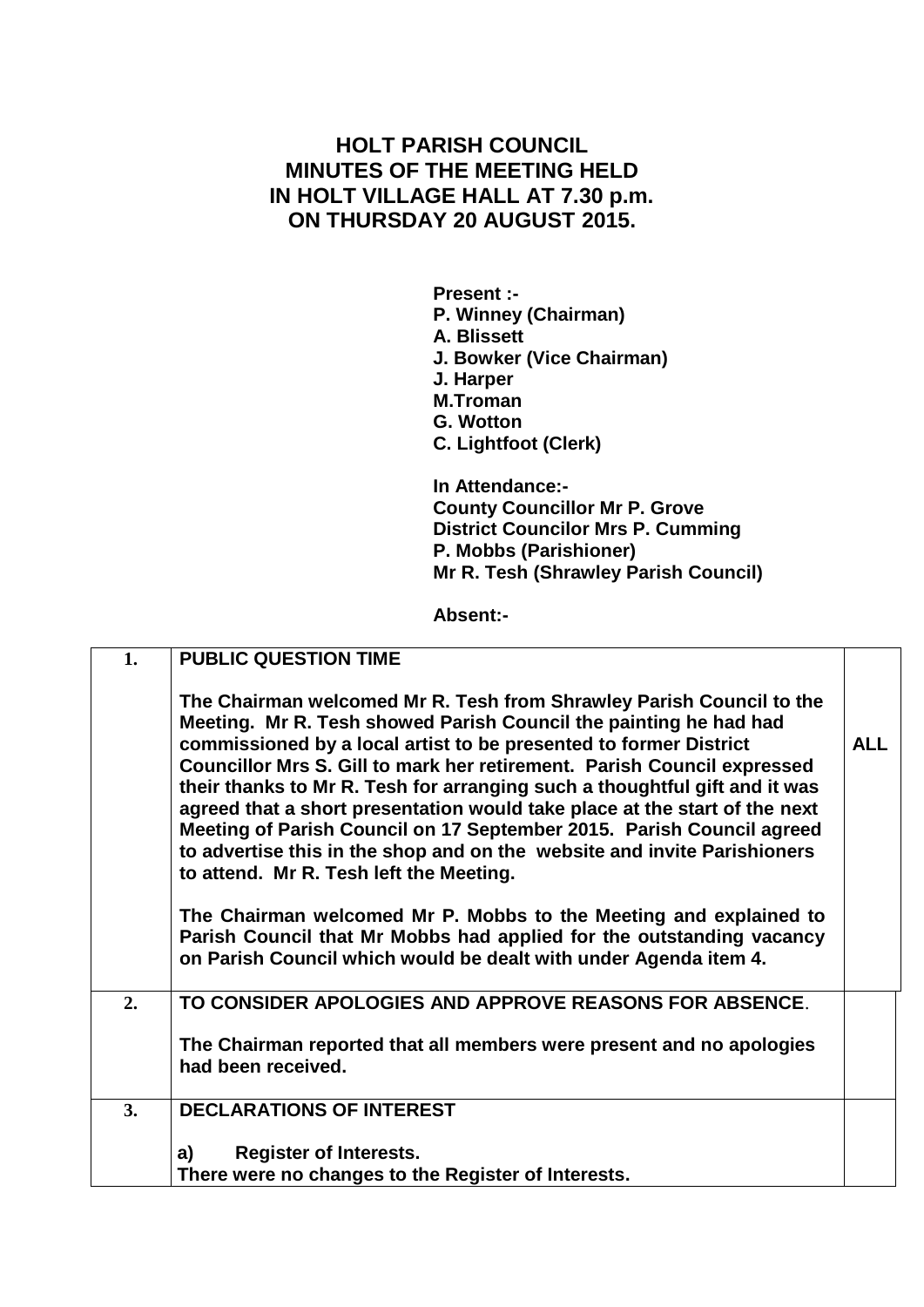|                  | b)<br><b>Register of Personal Interests.</b>                              |  |
|------------------|---------------------------------------------------------------------------|--|
|                  | Parish Councillors Mr P. Winney, Mr M. Troman, Mr A. Blissett and Mr J.   |  |
|                  | Harper declared an interest in planning application 14/01596/OUT Land     |  |
|                  | Adjacent to the Millennium Green, Holt. Mr J. Harper declared an interest |  |
|                  |                                                                           |  |
|                  | in planning application 15/0016/CM Proposed materials recycling facility, |  |
|                  | <b>Church Farm Quarry.</b>                                                |  |
|                  | <b>Register of Prejudicial Interests.</b><br>c)                           |  |
|                  | There was no registration of Prejudicial interests.                       |  |
|                  | Written requests for the Council to grant a dispensation.<br>d)           |  |
|                  | There had been no written requests for dispensation.                      |  |
|                  |                                                                           |  |
|                  | TO CONSIDER FILLING THE OUTSTANDING VACANCY ON PARISH                     |  |
| $\overline{4}$ . |                                                                           |  |
|                  | <b>COUNCIL BY THE PROCESS OF CO-OPTION.</b>                               |  |
|                  |                                                                           |  |
|                  | The Clerk explained to Mr P. Mobbs the process of Co-option and gave      |  |
|                  | a brief summary of the role of a Parish Councillor. The Clerk provided    |  |
|                  | Mr P. Mobbs with a copy of the Code of Conduct. Mr P. Mobbs signed        |  |
|                  | the Declaration of Office and this was witnessed by the Clerk in her      |  |
|                  | capacity as a Proper Officer of the Council. Mr P. Mobbs was provided     |  |
|                  | with a copy of the Register of Interests form to complete and return to   |  |
|                  |                                                                           |  |
|                  | the Clerk. The Chairman welcomed Parish Councillor Mr P. Mobbs to         |  |
|                  | <b>Parish Council.</b>                                                    |  |
|                  |                                                                           |  |
| 5.               | <b>COUNTY AND DISTRICT COUNCILLOR REPORTS.</b>                            |  |
|                  |                                                                           |  |
|                  | District Councillor Mrs P. Cumming reported the following matter of       |  |
|                  | note:-                                                                    |  |
|                  | a) Funding.                                                               |  |
|                  | District Councillor Mrs P. Cumming reported that MHDC funding had         |  |
|                  | fallen considerably and the District Council was now going through the    |  |
|                  |                                                                           |  |
|                  | difficult process of setting priorities for the next 4 years.             |  |
|                  |                                                                           |  |
|                  | County Councillor Mr P. Grove reported the following matters of note:-    |  |
|                  | a) Planning application 14/0156/OUT Land Adj. to Millennium Green.        |  |
|                  | County Councillor Mr P. Grove highlighted that the above application      |  |
|                  | had been refused by MHDC planning committee. County Councillor Mr         |  |
|                  | P. Grove congratulated District Councillor Mrs P. Cumming and Parish      |  |
|                  | Councillor Mr J. Bowker on their representations to the Planning          |  |
|                  | Committee.                                                                |  |
|                  |                                                                           |  |
|                  | b) Planning application 15/0016/CM Proposed materials recycling           |  |
|                  | facility, Church Farm Quarry.                                             |  |
|                  | County Councillor Mr P. Grove stated that whilst the Agent had declined   |  |
|                  | the offer to hold a public meeting with regard to the above planning      |  |
|                  | application they had proposed a round table discussion with               |  |
|                  | representatives of the affected Parish Councils involved. This had been   |  |
|                  | rejected by all Parish Council's involved due to the short time scale and |  |
|                  | the fact that they did not feel it would add value to the process. The    |  |
|                  |                                                                           |  |
|                  | Clerk confirmed that the submission date had been extended to 1           |  |
|                  | September 2015 due to amendments to the plans relating to the public      |  |
|                  | footpaths. County Councillor Mr P. Grove stated that the application      |  |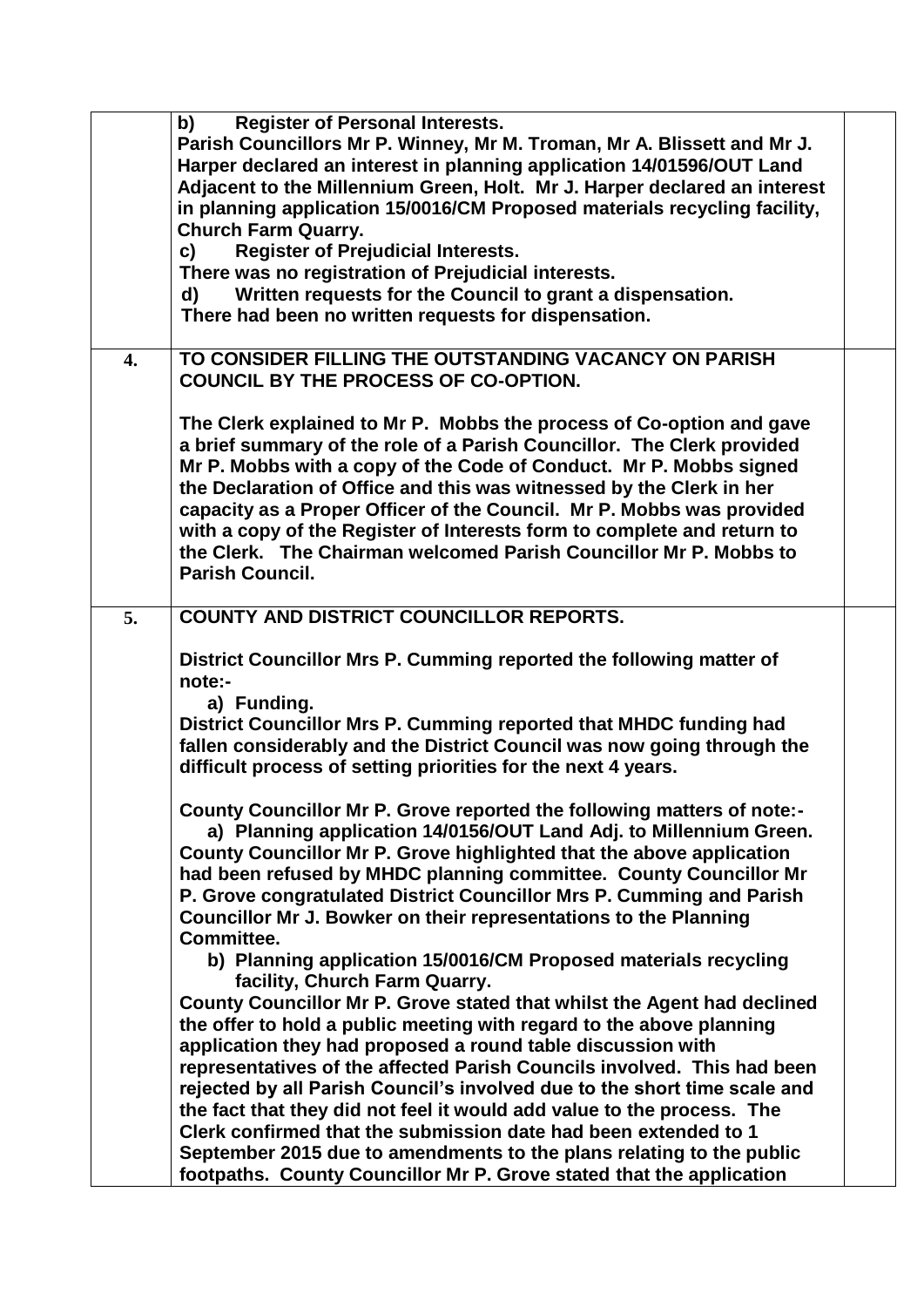|    | was likely to be put before the October planning committee meeting.<br>c) Budget.<br>Following the budget local government is being asked to make £28-30 m<br>of savings next year which will bring further budgetary pressures. It is<br>likely that the devolution process where more power is being passed<br>down to local government will result in the County Council working<br>more closely with the District Councils.<br>d) GCSE results.<br>The Chantry GCSE results were 70% A* - C which is significantly above<br>the national average.<br>e) Street Lighting.<br>17,000 street lights are being switched off between midnight and 6.00 am<br>in Worcestershire to save funds.                      |           |
|----|-------------------------------------------------------------------------------------------------------------------------------------------------------------------------------------------------------------------------------------------------------------------------------------------------------------------------------------------------------------------------------------------------------------------------------------------------------------------------------------------------------------------------------------------------------------------------------------------------------------------------------------------------------------------------------------------------------------------|-----------|
| 6. | TO APPROVE THE MINUTES OF THE MEETING OF HOLT PARISH<br><b>COUNCIL HELD ON 18 JUNE 2015.</b><br>The minutes of the Meeting of Holt Parish Council held on 18 June 2015<br>were approved by Parish Council and signed by The Chairman as a true<br>record.                                                                                                                                                                                                                                                                                                                                                                                                                                                         |           |
| 7. | <b>PROGRESS REPORTS</b><br>a) Lenchford Inn – siting of a permanent sign at Red Lion junction.<br>The Chairman reported that following the previous meeting he had<br>collaborated with the Lenchford Public House to place a small<br>permanent sign at Red Lion junction. Parish Council agreed that the<br>sign was in keeping with the rest of the village.<br>b) New Residents Letter - status report.<br>The Clerk reported that this had now been updated to include website<br>details and e-mail addresses. It was agreed that this would be circulated<br>to all members of Parish Council to check for accuracy.<br>c) Litter bin School Lane – status report on sourcing a replacement<br>litter bin. | <b>CL</b> |
|    | Parish Councillor Mr A. Blissett reported he had unfortunately been<br>unable to source a new liner for the litter bin on School Lane. The<br>Chairman asked Parish Councillor Mr A. Blissett to look into costs of<br>providing a replacement bin and bring them to the next Meeting<br>d) Defibrillator Scheme - BT Telephone Kiosk - status report.<br>The Clerk reported that the consultation period to adopt the BT Kiosk in<br>the village should soon be complete and following the payment of £1.00<br>the Kiosk would be belong to Parish Council. The Clerk presented some                                                                                                                             | AB        |
|    | information she had obtained on the Defibrillator Scheme for reutilising<br>the telephone kiosk. The Clerk highlighted that the purchase of the<br>equipment would be £1400.00 - £2200.00 although grant funding was<br>available. Parish Council agreed that they would like to take this forward<br>as a project and the Clerk agreed to forward details of the Scheme to all<br>members of Parish Council. It was further agreed that the Clerk would<br>contact Martley Parish Council who have already gone through the<br>process and arrange for members of Parish Council to attend a Meeting                                                                                                             | <b>CL</b> |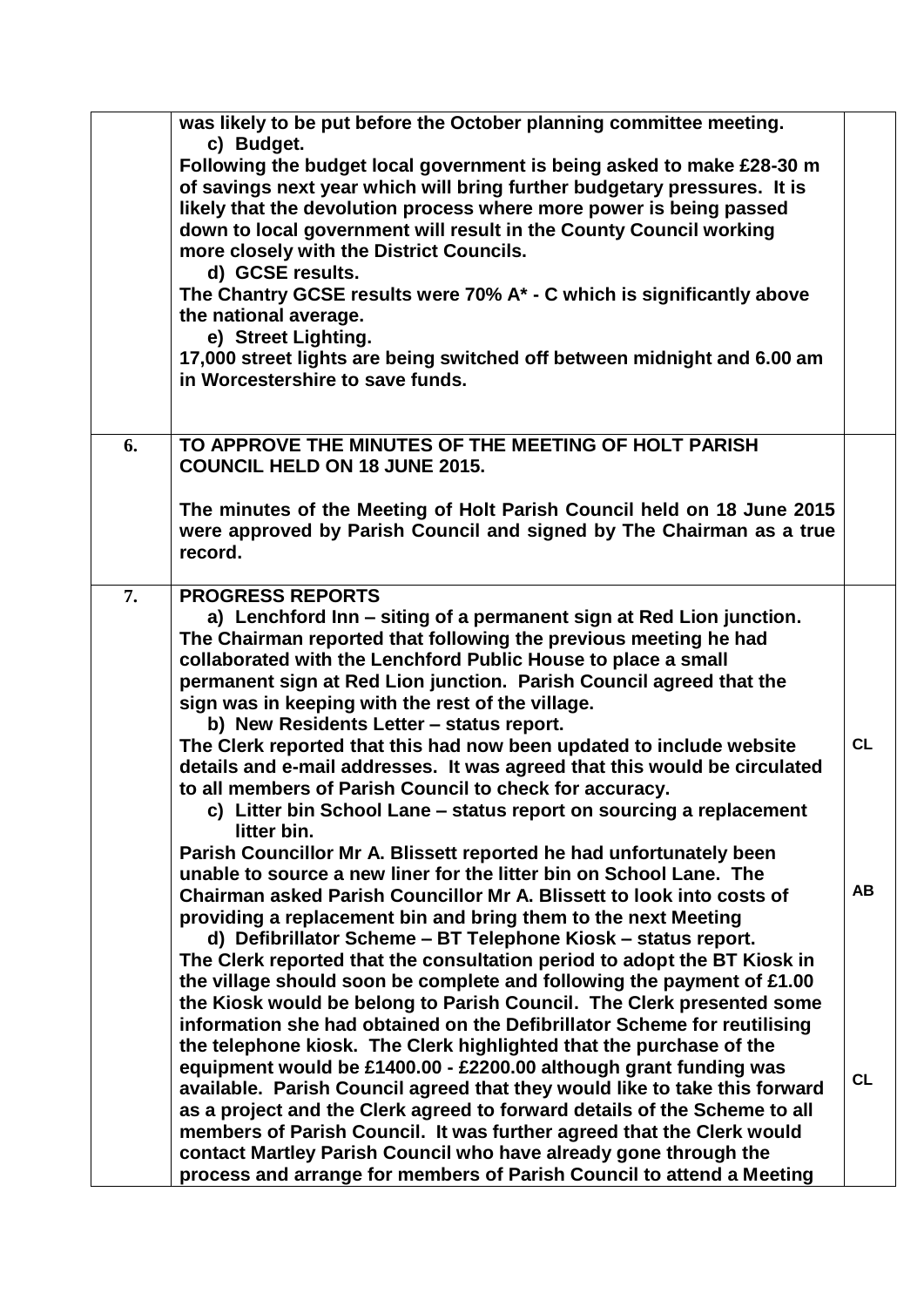|    | of Martley Parish Council to discuss the project in more detail.<br>e) Bulb planting - update on purchase of bulbs and planting<br>programme.<br>The Chairman confirmed that the bulbs had been purchased and<br>planting would take place at the end of September.<br>f) Wildflower Scheme at Red Lion junction – update on scheme.<br>Parish Councillor Mrs G. Wotton presented her findings on the<br>wildflower scheme to Parish Council. It was decided that the junction<br>would not be suitable location as the ground needed to cultivated. A<br>potential site was identified approaching the village from Worcester.<br>The site would need to be re-sown annually in the Spring at a cost of<br>£300.00. Parish Council agreed to do further research on the work and<br>costs involved before making a final decision on the project.                                                                                                                                                                                            | <b>AL</b><br>L.        |
|----|-----------------------------------------------------------------------------------------------------------------------------------------------------------------------------------------------------------------------------------------------------------------------------------------------------------------------------------------------------------------------------------------------------------------------------------------------------------------------------------------------------------------------------------------------------------------------------------------------------------------------------------------------------------------------------------------------------------------------------------------------------------------------------------------------------------------------------------------------------------------------------------------------------------------------------------------------------------------------------------------------------------------------------------------------|------------------------|
| 8. | <b>PLANNING</b><br>a) Applications Pending.<br>15/0016/CM Proposed materials recycling facility, Church Farm Quarry.<br>Parish Councillor Mr J. Harper left the Meeting during the discussions on<br>the above planning application.<br>Parish Council discussed the draft response in relation to the above<br>application. It was considered that all the main points had been covered.<br>However, the Clerk was asked to make amendments to reflect Parish<br>Council's concerns in relation to large volumes of heavy goods traffic<br>using Holt Bridge.<br>The Clerk explained that Parish Council's submission would be circulated<br>to Grimley Parish Council prior to submission to WCC. It was noted that<br>Holt Parish Council had agreed to part fund the services of a planning<br>consultant up to a maximum value of £600.00 to formulate a response on<br>behalf of Grimley and Holt Parish Council. Parish Council felt this was<br>necessary to ensure all the technical points of the application were fully<br>covered | <b>CL</b>              |
|    | The Clerk further reported that the petition from the Village Post Office<br>had been submitted to WCC with a covering letter highlighting that this<br>represented the views of the Parish.<br>b) Approvals/Refusals.<br>14/0156/OUT Land Adj. to The Millennium Green, Holt Heath (Refused)<br>Parish Councillor Mr J. Bowker gave a brief report on the outcome of the<br>MHDC planning meeting where the above application was refused by a<br>margin of 11-4 votes. The Clerk was asked to obtain a copy of the minutes<br>of the Planning Committee Meeting to keep on file.<br>The Chairman highlighted that now the outcome of the application was<br>known Parish Council were able to make a decision on the Parish<br>noticeboard for Holt Village Hall. Parish Council agreed to proceed with the<br>noticeboard project and the Chairman agreed to carry out some research<br>on design and costs prior to the next Meeting.                                                                                                     | <b>CL</b><br><b>PW</b> |
| 9. | <b>FINANCE</b><br>a) To note the current bank balances.                                                                                                                                                                                                                                                                                                                                                                                                                                                                                                                                                                                                                                                                                                                                                                                                                                                                                                                                                                                       |                        |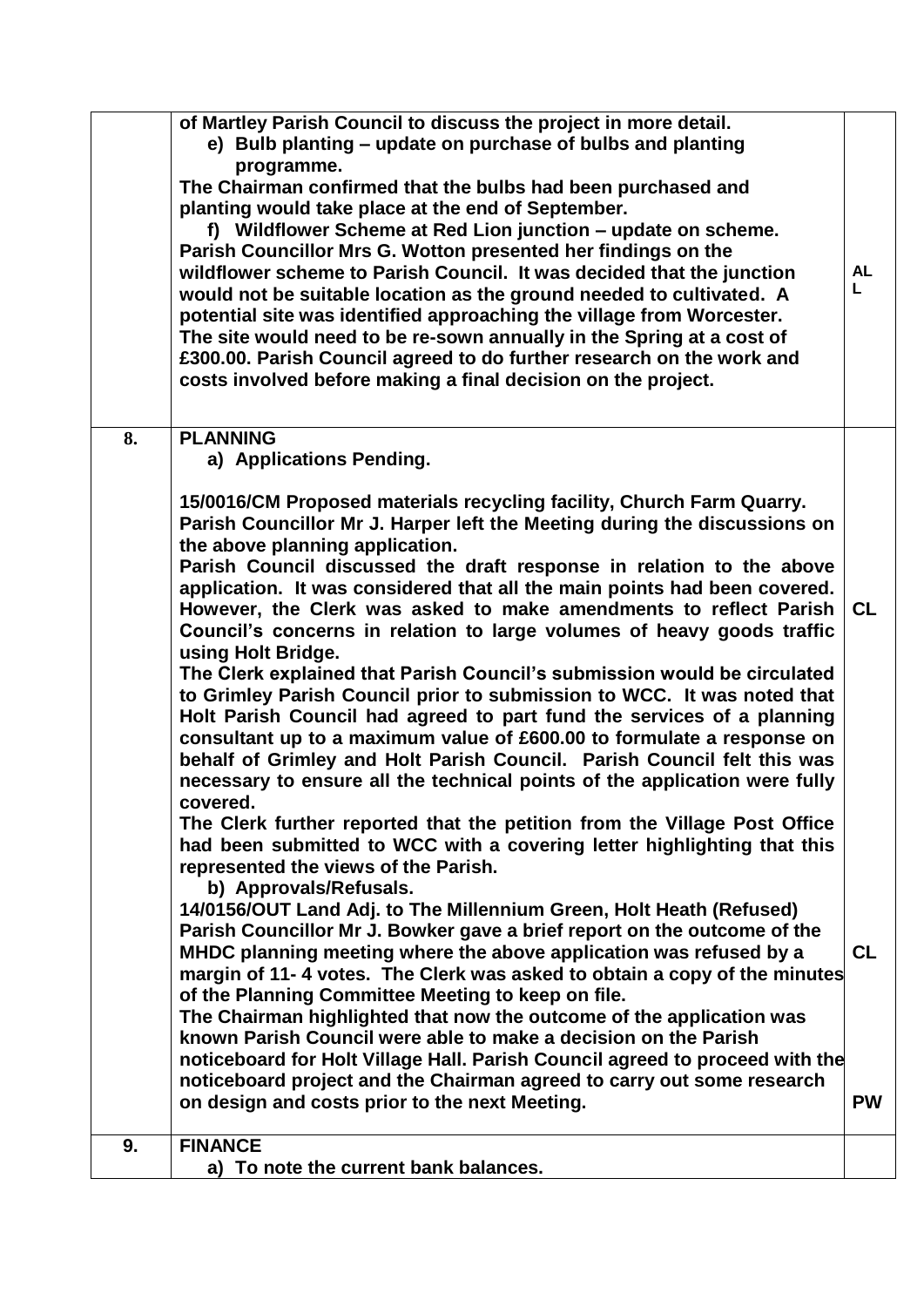| <b>Date</b>                                 | schedule.                                                                          |                   |         | b) To consider payments made in accordance with the attached<br><b>Details</b>                                                                                                                                                                                                                                                                                                                                                                                                                                                                                                                                                                                                       |
|---------------------------------------------|------------------------------------------------------------------------------------|-------------------|---------|--------------------------------------------------------------------------------------------------------------------------------------------------------------------------------------------------------------------------------------------------------------------------------------------------------------------------------------------------------------------------------------------------------------------------------------------------------------------------------------------------------------------------------------------------------------------------------------------------------------------------------------------------------------------------------------|
|                                             | Payee                                                                              | Chq<br>No.        | Amount  |                                                                                                                                                                                                                                                                                                                                                                                                                                                                                                                                                                                                                                                                                      |
| 26 July<br>2015                             | Mrs C Lightfoot                                                                    | $\overline{1011}$ | £308.33 | Clerks salary July 2015<br>Retrospective approval                                                                                                                                                                                                                                                                                                                                                                                                                                                                                                                                                                                                                                    |
| 26 July 2015                                | Mrs C Lightfoot                                                                    | 1012              | £7.01   | Clerks expenses (stamps) July 2015<br>Retrospective approval                                                                                                                                                                                                                                                                                                                                                                                                                                                                                                                                                                                                                         |
| 26 July 2015                                | Mr C Jones                                                                         | 1013              | £150.00 | Lengthsman June 2015<br>Retrospective approval                                                                                                                                                                                                                                                                                                                                                                                                                                                                                                                                                                                                                                       |
| 26 July 2015                                | <b>Holt Village Hall</b>                                                           | 1014              | £48.00  | <b>Village Hall Hire</b><br>Retrospective approval                                                                                                                                                                                                                                                                                                                                                                                                                                                                                                                                                                                                                                   |
| 14 August<br>2015                           | Bridgewater and                                                                    | $\overline{1015}$ | £540.00 | Indicative costings for rebuild of Village Hall                                                                                                                                                                                                                                                                                                                                                                                                                                                                                                                                                                                                                                      |
| 14 August                                   | Coulton<br>Mr P Goodman                                                            | 1016              | £105.00 | Footpaths                                                                                                                                                                                                                                                                                                                                                                                                                                                                                                                                                                                                                                                                            |
| 2015<br>14 August                           | Mr C Jones                                                                         | 1017              | £108.00 | Lengthsman July 2015                                                                                                                                                                                                                                                                                                                                                                                                                                                                                                                                                                                                                                                                 |
| 2015<br>14 August                           | Mrs C Lightfoot                                                                    | 1018              | £308.33 | Clerks expenses August 2015                                                                                                                                                                                                                                                                                                                                                                                                                                                                                                                                                                                                                                                          |
| 2015<br>14 August                           | Mrs C Lightfoot                                                                    | 1019              | £12.62  | Clerks expenses (stamps) August 2015                                                                                                                                                                                                                                                                                                                                                                                                                                                                                                                                                                                                                                                 |
| 2015                                        |                                                                                    |                   |         |                                                                                                                                                                                                                                                                                                                                                                                                                                                                                                                                                                                                                                                                                      |
| 14 August<br>2015<br><b>Parish Council.</b> | <b>Shrawley Parish</b><br>Council<br>c) To review the actual spend against budget. | 1020              | £56.66  | Contribution to District Councillor Mrs S. Gill<br>Retirement gift.                                                                                                                                                                                                                                                                                                                                                                                                                                                                                                                                                                                                                  |
|                                             | d) Report on the status of the Audit.<br><b>CORRESPONDENCE FOR INFORMATION</b>     |                   |         | All retrospective cheques were approved by Parish Council. All other<br>cheques were signed and the invoices initialled by two members of<br>Parish Council agreed the bank reconciliation and this was signed by the<br>Chairman. Parish Council noted the actual spend against budget.<br>The Clerk reported that the Audit had been approved and advertised as<br>finalised. The Clerk reported the items highlighted by the Audit including<br>the timing of the financial risk assessment and the fact that Parish Council<br>carried a low level of reserves. Parish Council noted these facts and<br>agreed to assess the level of reserves when setting the 2016/17 precept. |